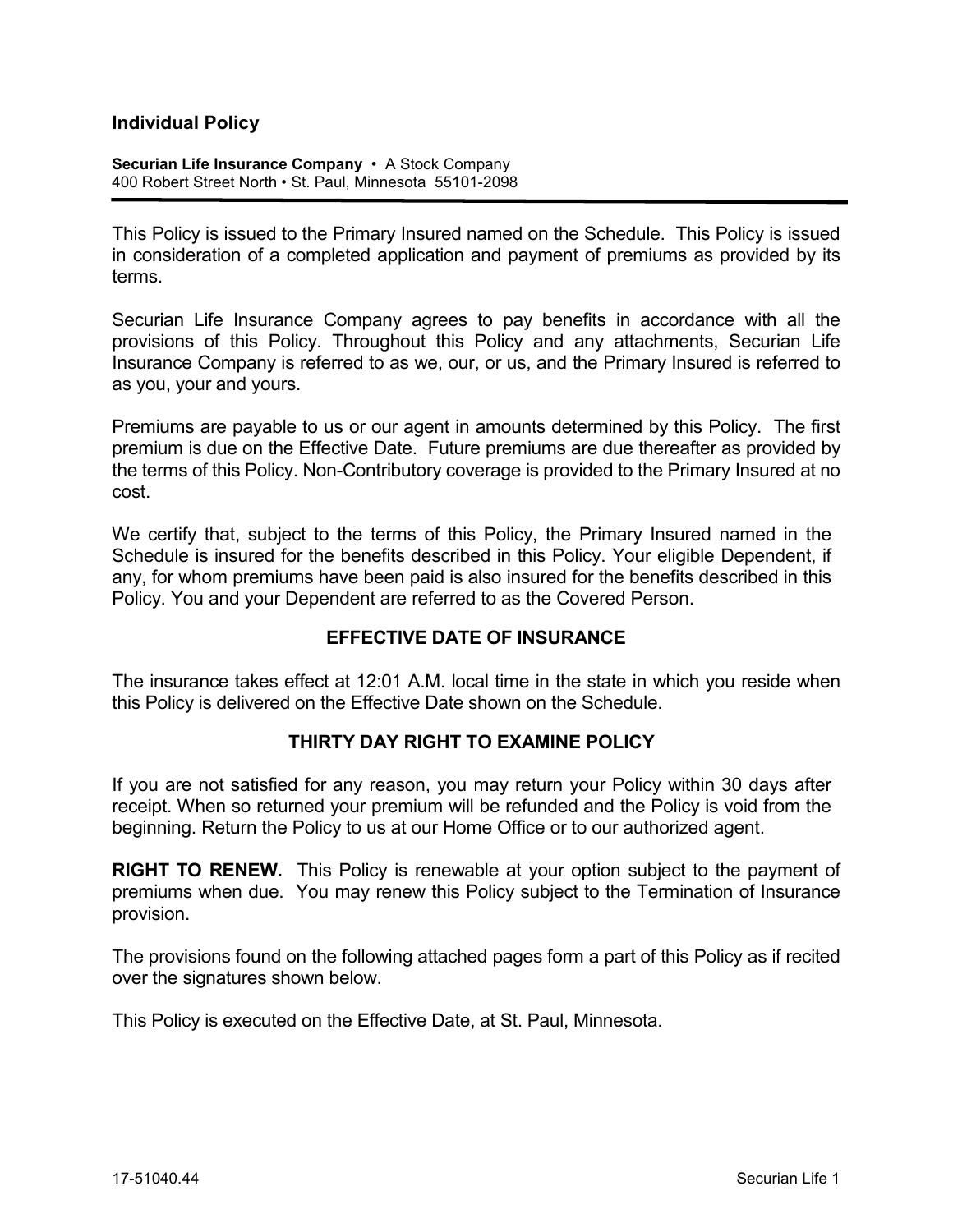# **THIS POLICY DOES NOT MEET THE MINIMUM COVERAGE REQUIREMENTS OF THE AFFORDABLE CARE ACT. YOU SHOULD NOT PURCHASE THIS POLICY UNLESS YOU ARE ALREADY COVERED BY COMPREHENSIVE MAJOR MEDICAL INSURANCE.**

THIS IS A LIMITED BENEFIT POLICY: This Policy provides limited benefits. Benefits provided are supplemental and are not intended to cover all medical expenses. Read your Policy carefully.

THIS POLICY IS NOT A MEDICARE SUPPLEMENT CONTRACT. If you are eligible for Medicare, review the Guide to Health Insurance for people with Medicare available from us.

**This is an accident only policy and it does not pay benefits for loss from sickness.**

## **TRAVEL ACCIDENT ONLY INSURANCE POLICY NON-PARTICIPATING**

Say L. Thustons Secretary 1944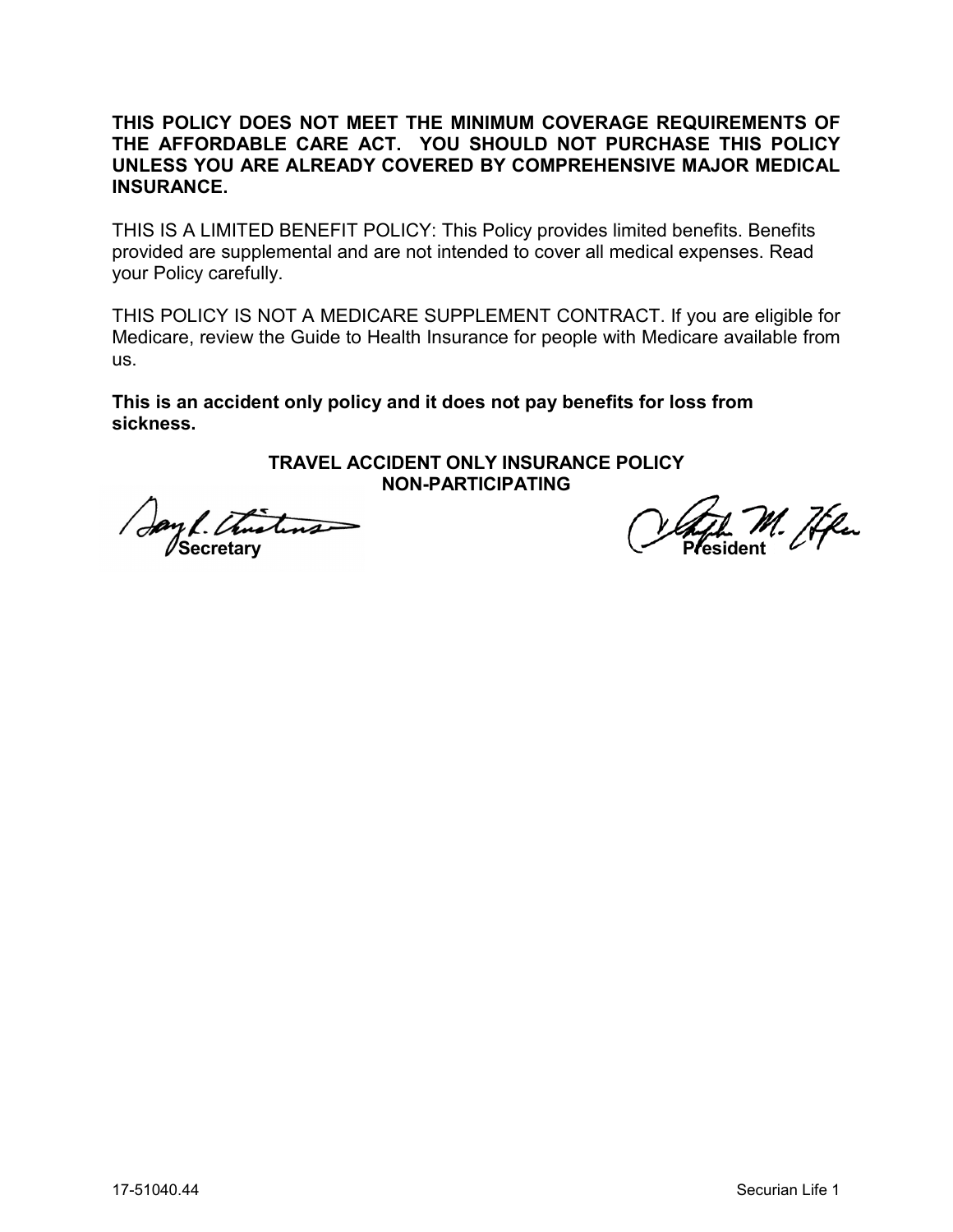# **INDEX**

| Provision                             | <b>Page Number</b> |
|---------------------------------------|--------------------|
| <b>Accidental Death Benefit</b>       | 4                  |
| <b>Changes in Coverage</b>            | $\overline{4}$     |
| <b>Claim Provisions</b>               | $\overline{7}$     |
| <b>Definitions</b>                    | 3                  |
| <b>Eligibility and Effective Date</b> | $\overline{4}$     |
| <b>Exclusions</b>                     | 5                  |
| <b>Exposure and Disappearance</b>     | 5                  |
| <b>General Provisions</b>             | $6\phantom{1}6$    |
| <b>Termination of Insurance</b>       | 5                  |
| Premiums                              | 6                  |
| <b>Schedule of Benefits</b>           | $\overline{2}$     |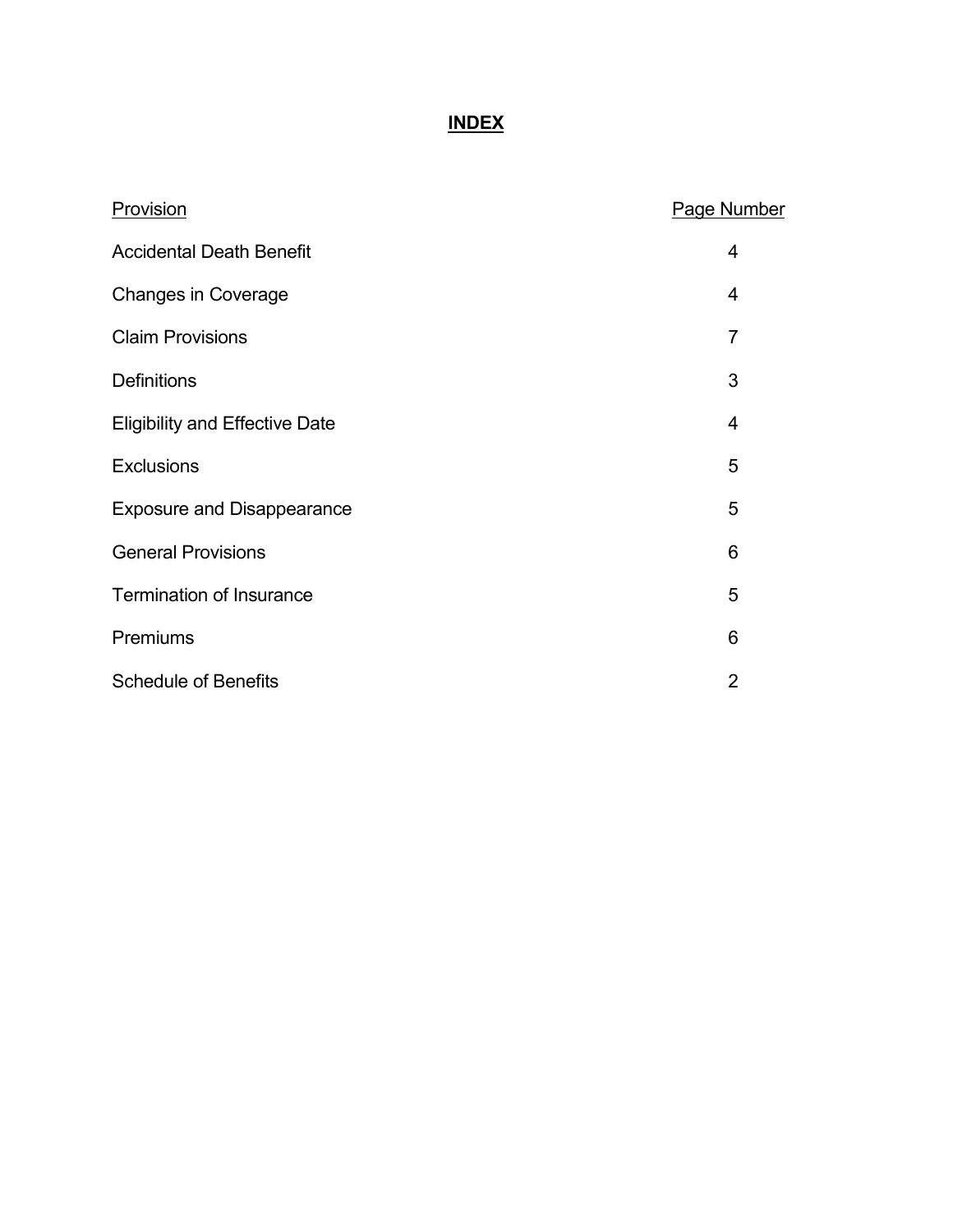# **SCHEDULE OF BENEFITS**

Primary Insured: Legionnaire Program Sponsor:<br>
Policy Number:<br>
Policy Number:<br>
9601/9619 Policy Number: Original Policy Effective Date: December 1, 2019

Insured Person(s): The Contract Effective Date:

Primary Insured: Legionnaire December 1, 2019

## **NON-CONTRIBUTORY COVERAGE**

## **ACCIDENTAL DEATH BENEFIT**

Amount of Insurance: \$200,000

The Non-Contributory coverage is provided to you at no cost for a period of 12 months.

The benefit amount payable will be \$400,000 if your accidental death occurs while riding as a fare paying passenger on a Common Carrier.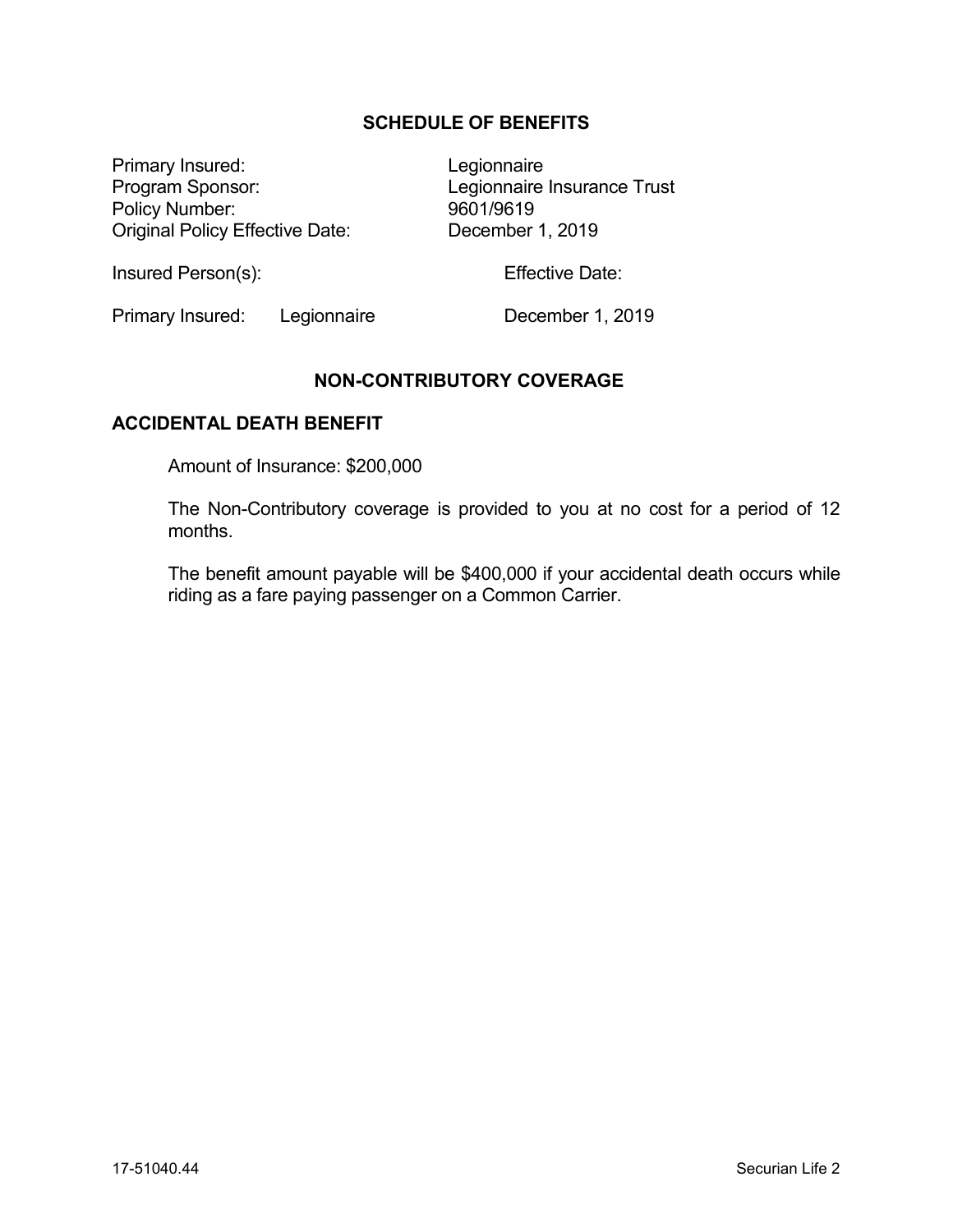# **DEFINITIONS**

When used in this Policy the following words and phrases have the meaning given. The use of any personal pronoun includes both genders.

**AIRCRAFT** means a vehicle which: 1) has a valid certificate of airworthiness; and 2) is being flown by a pilot with a valid license to operate the vehicle.

**BENEFICIARY** means the person or entity named by the insured Primary Insured, on forms and in a manner approved by us, to receive benefits.

**COMMON CARRIER** means an air, land or water vehicle (other than a personal, rental, or chartered vehicle) licensed to carry passengers for hire and available to the public. Common carrier includes aircraft, taxis, trains, buses, ferries, ships, and other common means of public transportation.

**COVERED PERSON** means the Primary Insured.

**INJURY** means bodily injury caused by an accident while a fare-paying passenger in a Common Carrier or directly involving a Motor Vehicle. The accident must occur while the Covered Person's insurance is in force under this Policy. The Injury must be the direct cause of loss. The Injury must not be caused by or contributed to by Sickness.

**LOSS** means the death of the Covered Person or any physical impairment or other benefit covered under the terms of this Policy and any attached Riders.

**LOSS OF A HAND OR FOOT** means complete Severance through or above the wrist or ankle joint.

**LOSS OF SIGHT** means the total, permanent loss of all vision in one eye which is irrecoverable by natural, surgical or artificial means. Loss of Sight must be certified by a licensed physician who specializes in ophthalmology and is certified by the American Board of Ophthalmology.

**MOTOR VEHICLE** means a four wheel, two axle motorized vehicle licensed to operate on public roadways. Motor vehicle includes self propelled mobile homes and trucks rated less than three tons. Motor vehicle does not include vehicles operated to carry passengers for hire; and motor vehicle excludes motorcycles, all terrain vehicles (ATV's) except when used during legal hunting, motorized bikes and all other vehicles designed primarily for off-road use (except if the Covered Person is struck while a pedestrian).

**NURSE** means a Registered Graduate Nurse (R.N.), Licensed Practical Nurse (L.P.N.), or Licensed Vocational Nurse (L.V.N.).

A Covered Person and his immediate family will not be considered a Nurse.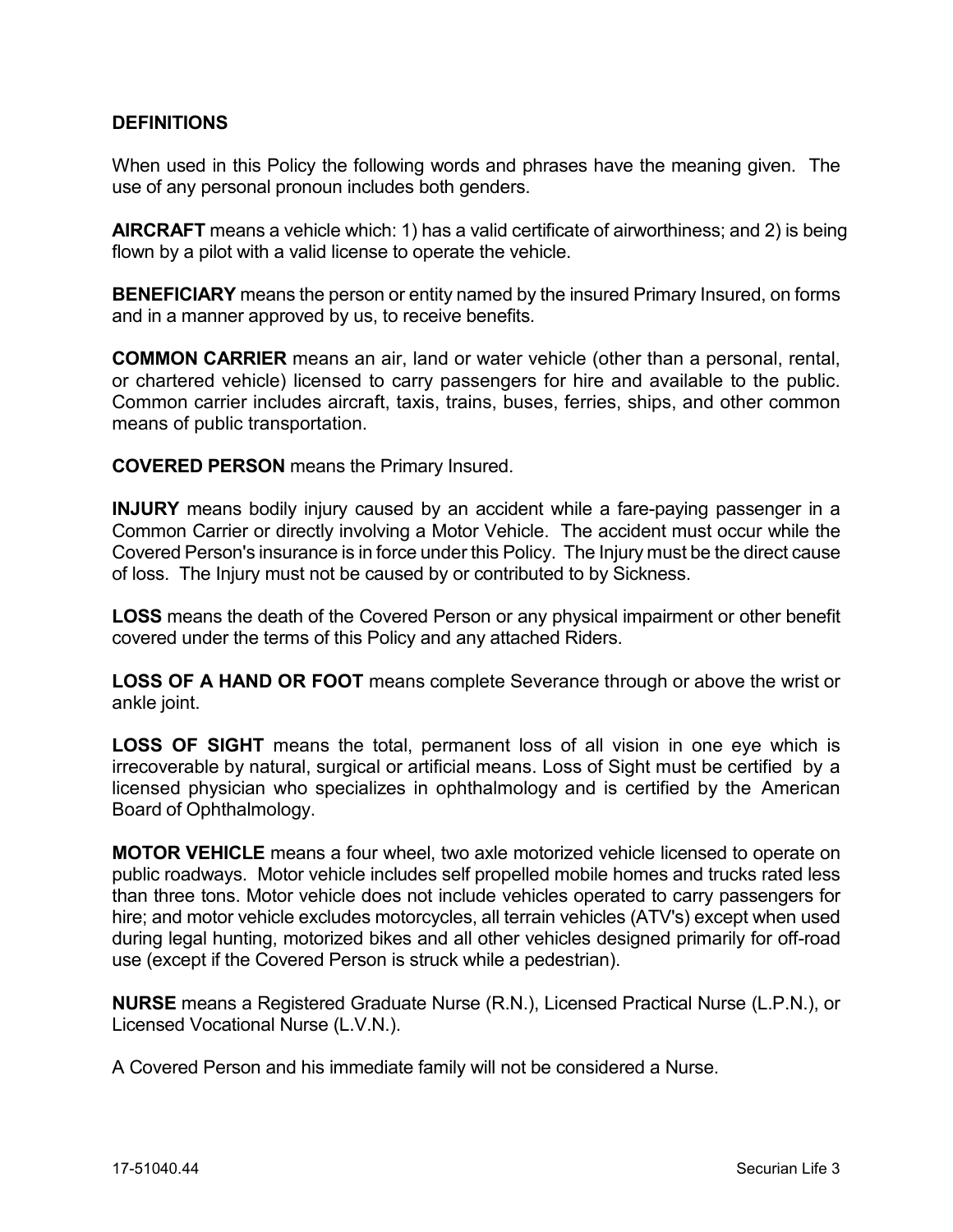**PHYSICIAN** means a person licensed by the state in which he is resident to practice the healing arts. He must be practicing within the scope of his license for the service or treatment given.

A Covered Person and his immediate family will not be considered a Physician.

**POLICY MONTH** means the period of time starting on the first day of the month; it ends on the last day of the same month.

**PRIMARY INSURED** means the person who is named as Primary Insured on the Schedule.

**PROGRAM SPONSOR** means the entity named as Program Sponsor on the Schedule which makes insurance under this Policy available.

**SCHEDULE** means the Schedule of Benefits.

**SEVERANCE** means the complete and permanent separation and dismemberment of the part from the body.

**SICKNESS** means an illness or disease of the body.

#### **ELIGIBILITY**

You will be eligible for insurance provided you are age 18 and over and have a domestic U.S. address including military personnel stations overseas.

#### **EFFECTIVE DATE OF INSURANCE**

**PRIMARY INSURED** You will become insured under this Policy as of the Effective Date shown in the Schedule. Coverage takes effect at 12:01 A.M. local time in the state in which you reside when this Policy is delivered.

# **CHANGES IN COVERAGE**

If, after your Effective Date of Insurance, you request a change in benefits for a Covered Person, the Effective Date of Insurance for the new coverage will be the beginning of the Policy Month following our acceptance of the application or change request, subject to the payment of any additional required premium.

### **ACCIDENTAL DEATH BENEFIT**

When we receive due proof that a Covered Person dies, we will pay the benefit shown on the Schedule to his named Beneficiary; provided death occurs as a direct result of an Injury.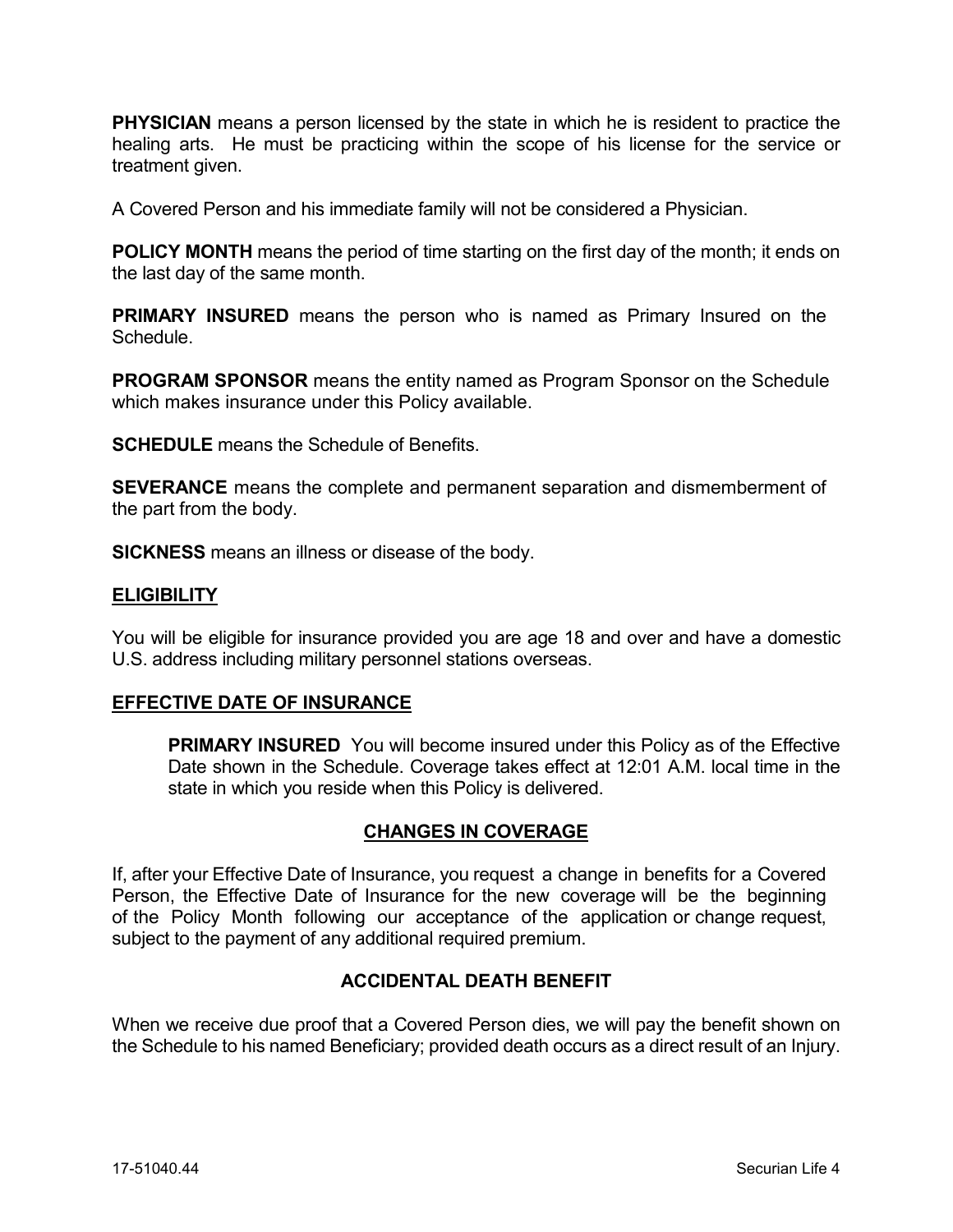# **EXPOSURE AND DISAPPEARANCE**

If by reason of an accident covered by this Policy a Covered Person is unavoidably exposed to the elements and, as a result of such exposure, suffers a covered loss and a benefit is otherwise payable, the loss will be covered by this Policy.

If a Covered Person is involved in an accident which results in the sinking or wrecking of a licensed public conveyance in which he was a passenger and his body is not located within one year of such accident, it will be presumed that the Covered Person died as a result of an Injury.

# **EXCLUSIONS**

In addition to any benefit-specific exclusions, benefits will not be paid for any Injury or Loss which in whole or in part, is caused by or results from any of the following:

- (1) intentionally self-inflicted injury, suicide or any attempt thereat;
- (2) declared or undeclared war or act of war;
- (3) service in the armed forces or units auxiliary thereto;
- (4) sickness, disease, bodily infirmity or medical or surgical treatment thereof; or bacterial or viral infection, regardless of how contracted. This does not include bacterial infection that is the natural and foreseeable result of an accidental bodily injury or accidental food poisoning.
- (5) flight in, boarding or alighting from an Aircraft or any craft designed to fly above the Earth's surface except as a fare paying passenger on a regularly scheduled commercial airline or as a passenger in a transport plane operated by the Air Mobility Command (AMC) of the United States of America;
- (6) crop dusting, spraying or seeding, giving and receiving flying instruction, fire fighting, sky writing, skydiving or hang-gliding, pipeline or power line inspection, aerial photography or exploration, racing, endurance tests, stunt or acrobatic flying;
- (7) any operation that requires a special permit from the FAA, even if it is granted (this does not apply if the permit is required only because of the territory flown over or landed on);
- (8) flying any aircraft designed for flight above or beyond the earth's atmosphere; flying an ultra-light or glider;
- (9) parachuting except making a parachute jump for self-preservation, or parasailing;
- (10) driving while intoxicated or driving under the influence of a controlled substance;
- (11) riding or driving as a professional in any kind of race for prize money or profit.

# **TERMINATION OF INSURANCE**

A Covered Person's insurance automatically ends on the first of the following dates:

- (1) The date you terminate this Policy;
- (2) The date the Grace Period ends if all premiums due have not been paid.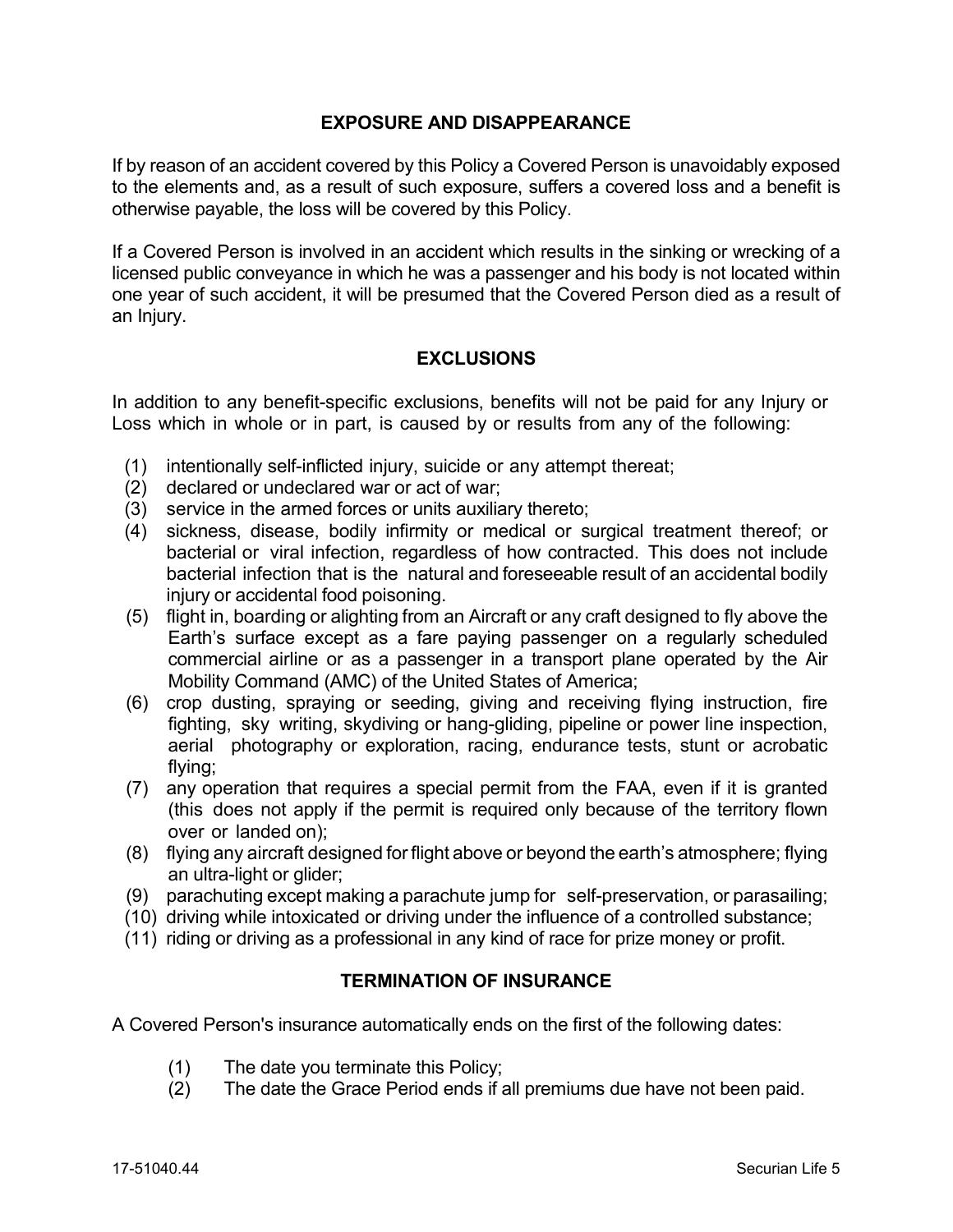We may terminate this Policy on the first day of any policy month by giving the Primary Insured at least 30 days advance written notice.

Termination of coverage will not prejudice any claim originating prior to termination subject to all other terms of this Policy.

## **PREMIUMS**

We provide insurance coverage in return for premium payment. Premiums are paid to us on or before the due date.

**PREMIUM CHANGES** We have the right to change the premium rates on any premium due date. We will provide written notice at least 31 days before the date of change. The premium rates may also be changed at any time the terms of this Policy are changed, but not more than once in a 12 month period.

Premiums may be paid monthly, quarterly, semi-annually, or annually. The premium mode may be changed upon request. Upon our approval, the change will be made.

**GRACE PERIOD** This Policy has a 31 day grace period for the payment of each premium due after the first premium. Coverage will continue in force during the grace period. It will terminate at the end of the grace period if all premiums which are due are not paid. We will require payment of all premiums for the period this coverage continues in force including the premiums for the grace period.

**REINSTATEMENT OF INSURANCE** If we terminate insurance for nonpayment of premium, you may reinstate coverage within 90 days following the last unpaid premium due date. You must pay all overdue premium. The reinstated coverage will not cover a loss which occurred during the lapse period.

**UNPAID PREMIUM** When a claim is paid for a loss incurred during the Grace Period, any premium due and unpaid may be deducted from the claim payment.

# **GENERAL PROVISIONS**

**BENEFICIARY CHANGES** You may name any person to be your Beneficiary at the time of enrollment. You may change your Beneficiary at any time. When we receive and record the change request, it will take effect as of the date you signed it. If you die prior to the date we receive and record the change, any payment we make to the new Beneficiary will be valid. The prior Beneficiary's interest ends the date the new designation takes effect.

If more than one Beneficiary is named without stating their respective interests, they will share equally. If a Beneficiary dies before you, that interest ends. The Beneficiaries that survive will share equally unless you make a written request to the contrary.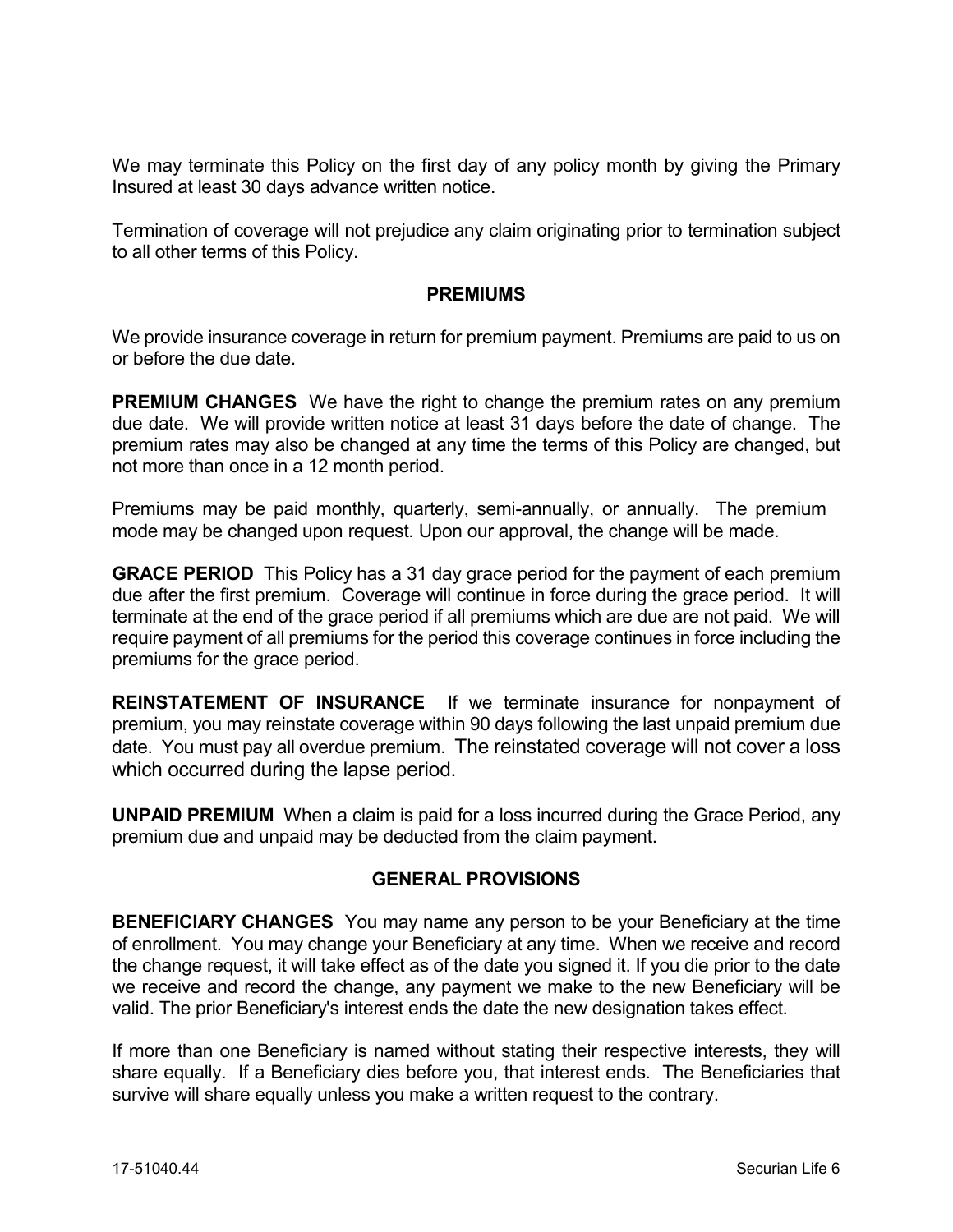**CLERICAL ERROR** Clerical errors or delays in keeping records for this Policy will not deny insurance which would otherwise have been granted; nor extend insurance which otherwise would have ceased and call for a fair adjustment of premium and benefits to correct the error.

**CONFORMITY TO LAW** Any provision of this Policy which is in conflict with the laws of the state of Vermont is amended to conform with the laws of that state.

**ENTIRE CONTRACT; CHANGES** This Policy, your application, and any other attachments is the entire contract between us. Any statement you make is a representation and not a warranty. No statement will be used by us to void or reduce benefits unless that statement is a part of the written application.

This Policy may be changed at any time by written agreement between us. No change or waiver of any of the provisions of this Policy will be valid unless made in writing by us and signed by our president, vice president, secretary or assistant secretary. No agent or other person has the authority to change or waive any provisions of this Policy.

**INCONTESTABILITY** After your coverage under this Policy has been in force for three years, it can only be contested for non-payment of premiums. No statement you make can be used in a contest after your insurance has been in force three years during your lifetime. No statement you make can be used in a contest unless it is in writing and signed by you.

**MISSTATEMENT OF AGE** If the age of a Covered Person has been misstated in the application for insurance under this Policy, the benefits payable will be those which the premiums paid would have purchased based upon his correct age, otherwise, there will be an equitable adjustment of premiums.

**NONPARTICIPATING** This Policy is a nonparticipating Policy; it does not share in our surplus.

**OPTIONAL SETTLEMENT METHODS** You, or the Beneficiary after the Covered Person's death, may elect to have loss of life benefits paid in installments. Such election must be sent to us in writing. The amounts and terms of the installments will be those which we offer at the time of election.

**WORKER'S COMPENSATION** This Policy is not a Worker's Compensation Policy. It does not satisfy any requirement for coverage by Worker's Compensation Insurance.

# **CLAIM PROVISIONS**

**NOTICE OF CLAIM** We must be given written notice of claim within 20 days after a covered loss occurs. If notice cannot be given within that time, it must be given as soon as reasonably possible.